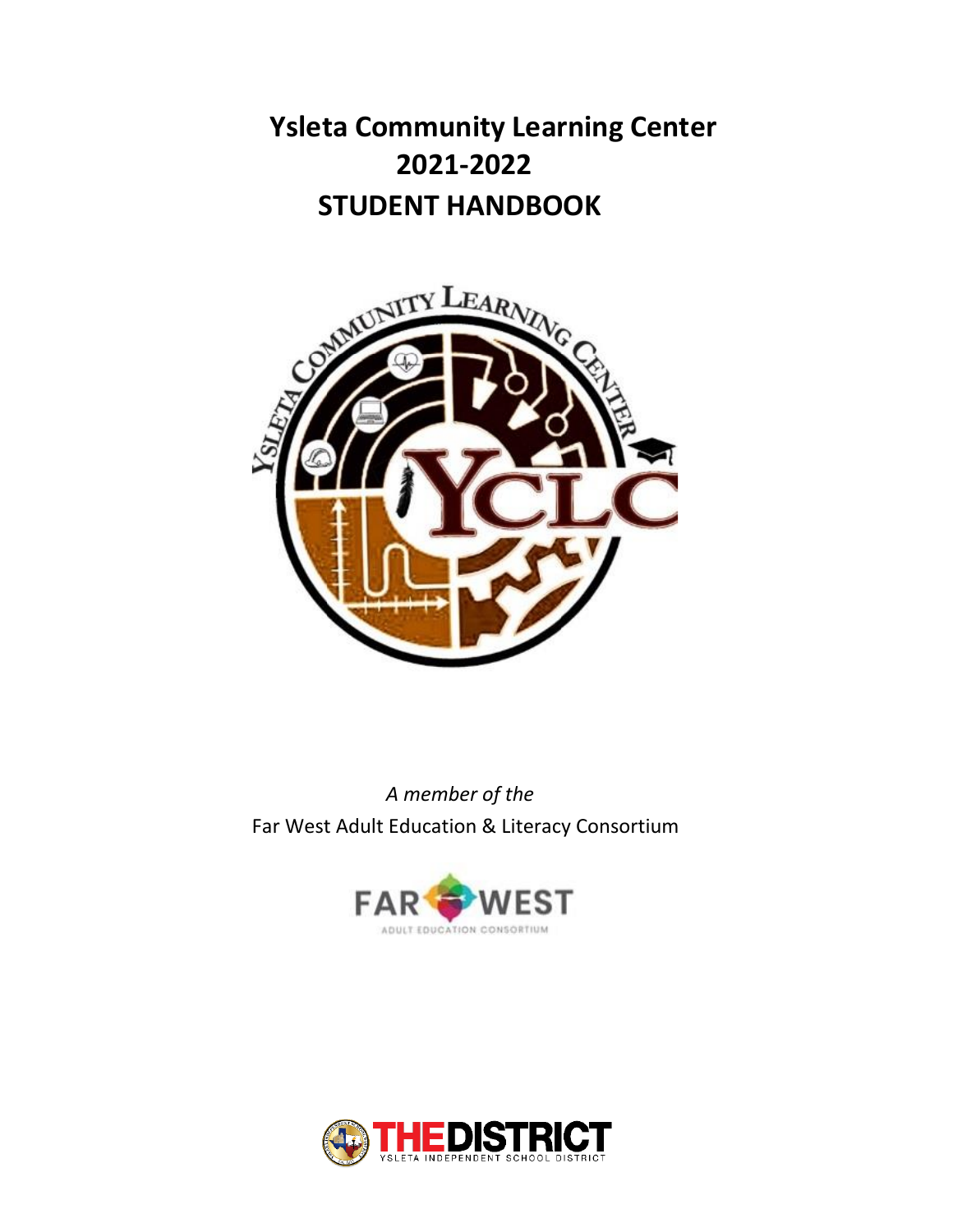# <span id="page-1-0"></span>**Table of Contents**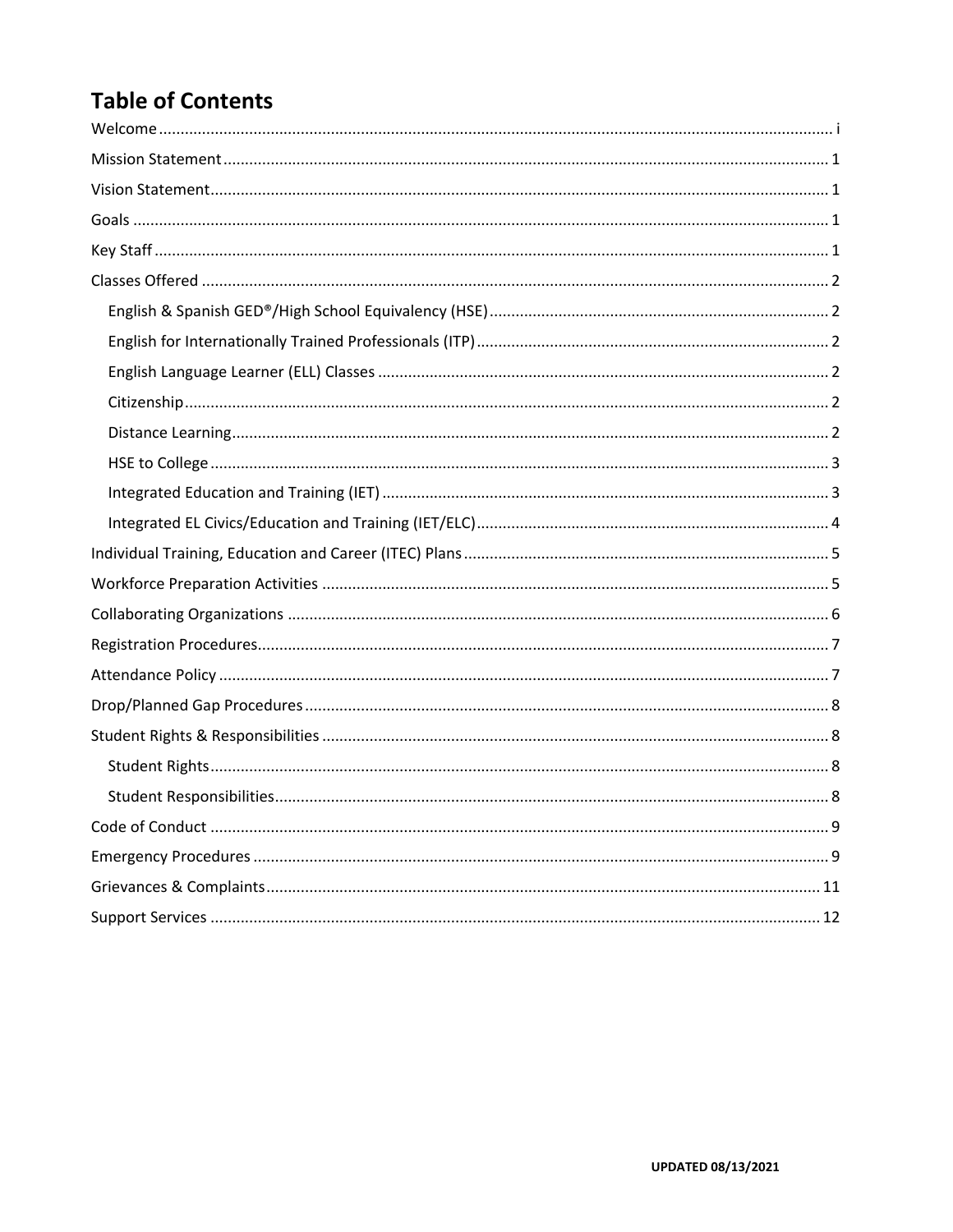#### <span id="page-2-0"></span>**Welcome**

Dear Students,

Classes are in full swing since July 19, 2021. The Texas Higher Education Coordinating Board (THECB) and the Texas Workforce Commission (TWC) have developed agreed-upon principles for implementing the various Career Pathway models for participants below the postsecondary level, including Accelerate Texas (TWC and THECB solicitations), Integrated Career Pathways (THECB solicitations), and IET (TWC solicitations). These tenets include:

. . .an overall scope of services that meet the particular needs of adults, such as accommodating schedules with multiple entry and exit points, flexible and non—semesterbased scheduling, alternative class times and locations, and the innovative use of technology (AEL 02-16 Chg. 1).

It is a tremendous responsibility to be part of the Texas Workforce Commission (TWC). It is our responsibility to guide our students to postsecondary education or preparation for highdemand workforce placement.

TWC Commissioners and Adult Education and Literacy (AEL) staff mandated specific actions required by our Grant agreement (a consortium with Socorro & El Paso ISDs). Those measures included:

- 1. A new accountability model: Nine primary indicators for performance across all systems
- 2. Total enrollment: determined by the potential workforce candidates in the Borderplex region.
- 3. Enrollment in English Language/Civics Programs:
- 4. Enrollment in Integrated Education and Training (IET) Programs: participants who gain an industry-recognized certificate
- 5. Enrollment in Intensive Services programs: Workplace AEL Activities, Services for Internationally-trained English Language Learner Professionals, and Transition to Re-entry and Post-Release Services
- 6. Credential Attainment: Participants who obtain a recognized post-secondary credential or a secondary school diploma, or its recognized equivalent
- 7. Measurable Skill Gains: Participants in an education or training program that leads to a recognized post-secondary credential or employment and who are achieving measurable skill gains
- 8. Employment: Second quarter after exit
- 9. Employment: Fourth quarter after exit

Our performance data leads me to a positive outlook for the next cycle. I am excited about our beginning this academic year.

Sincerely,

Louis D. Martinez Director, Community Education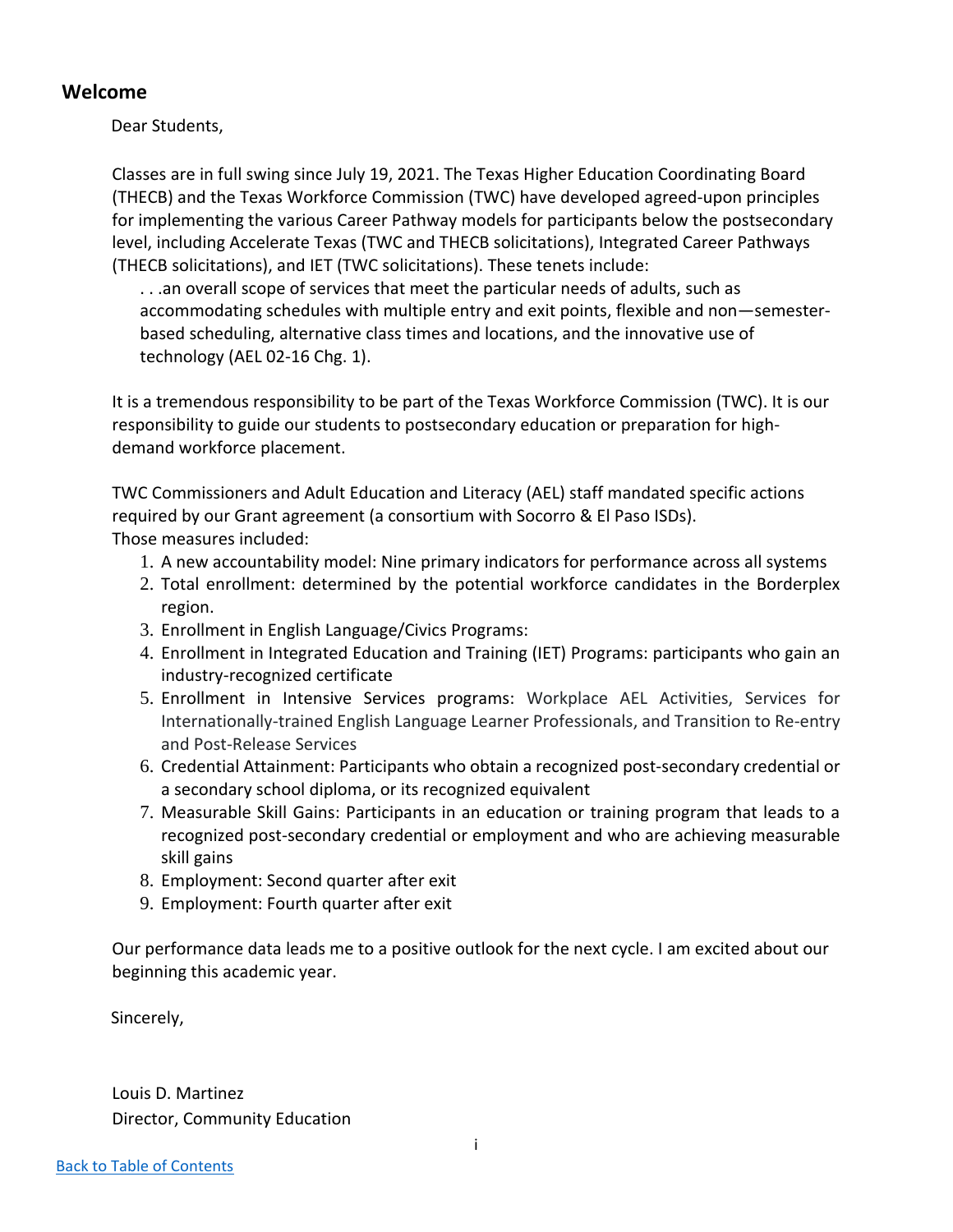## <span id="page-3-0"></span>**Mission Statement**

The mission is to promote and support a responsive and accountable system that creates value and supports local solutions to addressing the educational and workforce development needs of adult education and literacy customers, businesses, and community stakeholders.

## <span id="page-3-1"></span>**Vision Statement**

TWC's vision for AEL is to deliver education, workforce, and postsecondary education and training transition outcomes for students through innovative service delivery and partnerships that result in efficiencies, alignments, and accountability.

## <span id="page-3-2"></span>**Goals**

Program goals are:

- 1. Continue to emphasize recruitment, induction and retention for increasing enrollment in English Language/Civics, Integrated Education and Training, and English for Foreign Degreed Professionals.
- 2. Focus on the Contract between YISD/YCLC and Workforce Solutions-Borderplex for providing articulated career plan for adults and out-of-school youth to achieve their high school equivalency and continue workforce training/college transitions from adult education to post-secondary education and/or employment.
- 3. Collaborate with Far West Consortium members and Workforce Solutions/Borderplex to exceed performance metrics in 9 of 9 Focus areas for the new program year.

# <span id="page-3-3"></span>**Key Staff**

Louis D. Martinez, Director - [lmartinez29@yisd.net](mailto:lmartinez29@yisd.net)

Elizabeth Moya, Adult Basic Education Coordinator – [emoya@yisd.net](mailto:emoya@yisd.net) Yoliett Puga, Adult Basic Education Instructional Specialist – [ypuga@yisd.net](mailto:ypuga@yisd.net) Lidia De La Cruz, Budget Specialist – delacruz1@yisd.net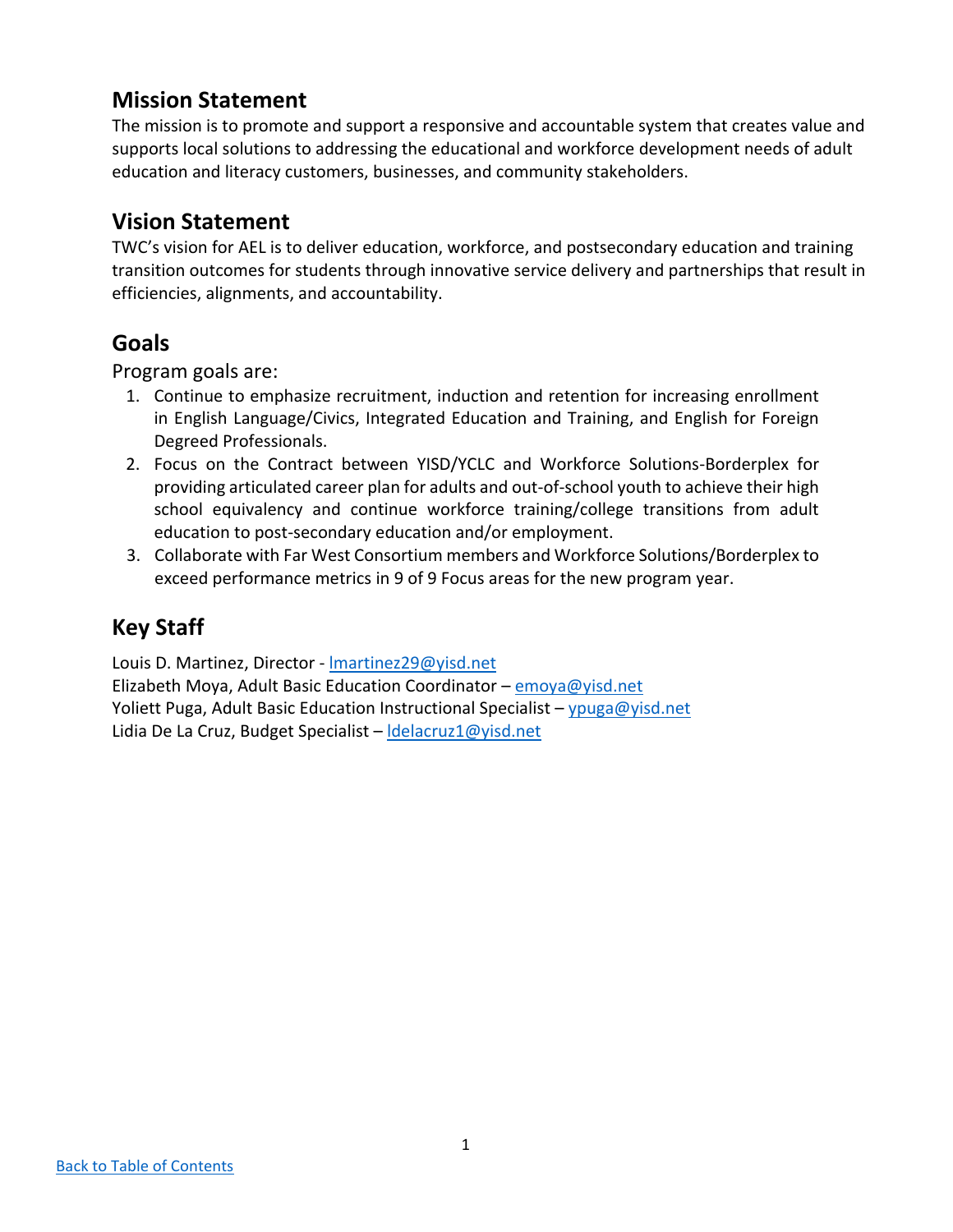# <span id="page-4-0"></span>**Classes Offered**

YCLC offers English classes in three academies: English to Work, English to College, and English for Life Skills Academies based on students' goals. The comprehensive assessment process begins with signing in to yisd.myoneflow.com

## <span id="page-4-1"></span>**English & Spanish GED®/High School Equivalency (HSE)**

YCLC High School Equivalency classes teach by content (exam) subjects. Two days' instruction are Math and Science, two days' instruction are Social Studies and Reasoning through Language Arts. Students complete a GED Ready® assessment at no cost to prepare for the GED exam.

Spanish High School Equivalency classes take place two days per week, in combination with English Language/Civics classes, by Texas Workforce Commission (TWC) regulations. GED offers content exams in Spanish and English.

## <span id="page-4-2"></span>**English for Internationally Trained Professionals (ITP)**

An ELL who is a professional with a degree or credential from his or her native country. This class provides professionals with foreign degrees with ESL instruction contextualized for the student's goals.

## <span id="page-4-3"></span>**English Language Learner (ELL) Classes**

English academies classes assist studentsin improving reading, writing, speaking, and listening abilities in the context of the student's academic goals. All English classes include a Civics component to enable them to achieve competency in English and acquire the basic and more advanced skills needed to function effectively as parents, workers, and citizens in the United States. EL Civics services must include instruction in literacy, English as a Foreign Language, and the rights and responsibilities of citizenship and civic participation and may include Workforce Training.

## <span id="page-4-4"></span>**Citizenship**

Citizenship classes provide students with preparation for those interested in obtaining U.S. citizenship. Instruction and materials are in English. When enrolling in Citizenship class, individuals must meet U.S. Citizenship and Immigration Services (USCIS) criteria. Lawful permanent residents (LPRs) will receive information about the naturalization process, eligibility requirements, and study materials to prepare for the naturalization interview and test.

### <span id="page-4-5"></span>**Distance Learning**

Every student must complete 3 hours of Distance Learning per week. Distance learning, as contrasted with remote instruction, is required of all participants enrolled at YCLC. Distance learning is formal learning activity where participants and instructors, separated by geography, time, or both for the majority of the instructional period continue learning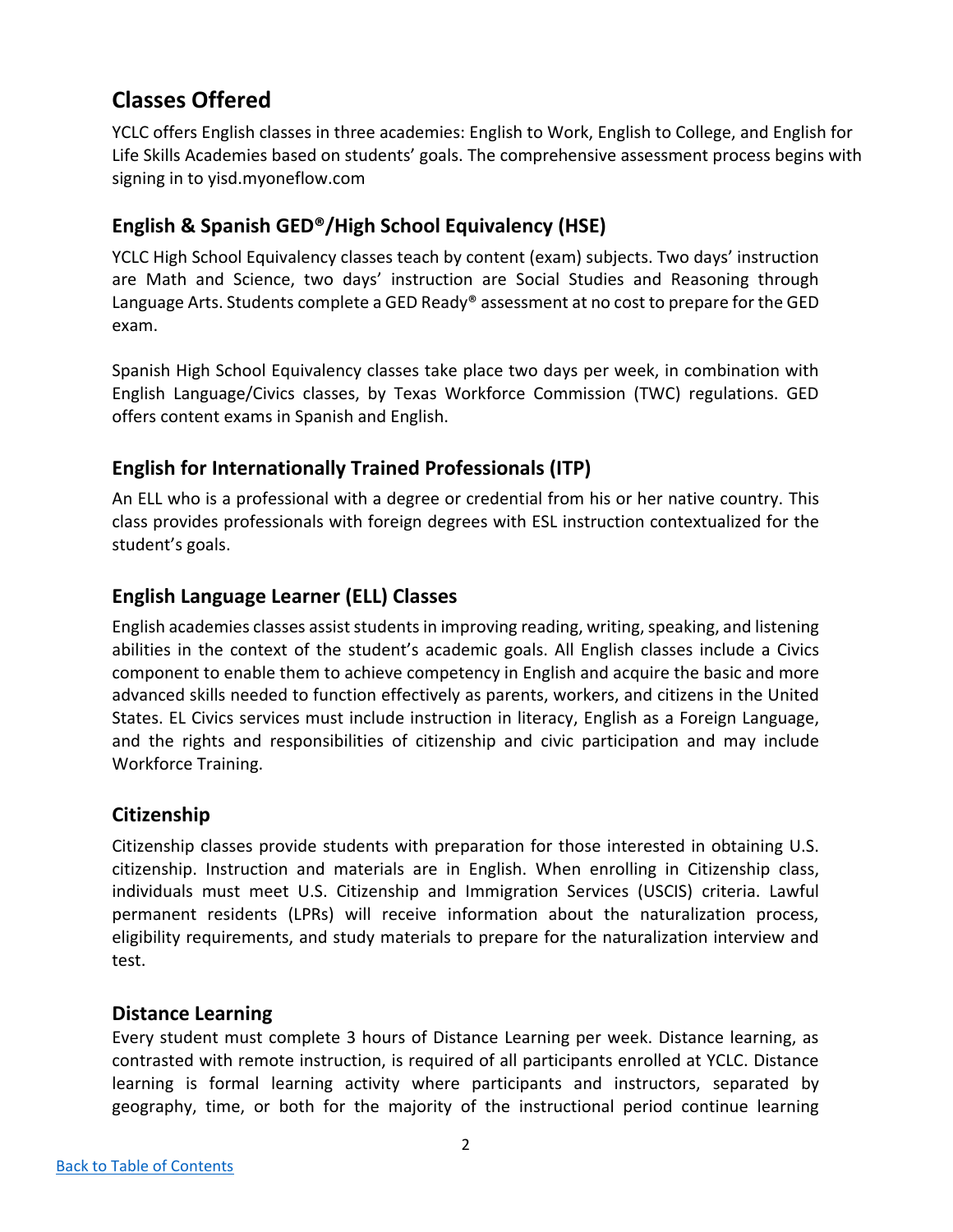activities. Distance learning materials come in a variety of media, including, but not limited to, web-based programs, print, audio recordings, videos, broadcasts, computer software, and other online technology. Instructors support distance participants through various methods, including, but not limited to, communication via mail, phone, e-mail, online and software, or through face-to-face instruction.

### <span id="page-5-0"></span>**HSE to College**

This is a course designed to obtain a high school equivalency while preparing the student to enter post-secondary utilizing The Texas Adult Education Literacy (AEL) Standards. The course prepares the student to enter within one year after exit into a credit-bearing, general education course at a postsecondary institution.. The course prepares students for the Texas Success Initiative (TSI), and provides an overview of key aspects, knowledge, and skills needed in the transition to college life. Students identify their educational goals, personal strengths, and areas for development; become familiar with college resources and services: and briefly explore strategies for academic success such as time management, and study skills.

## <span id="page-5-1"></span>**Integrated Education and Training (IET)**

Title II of Workforce Innovation and Opportunity Act defines integrated education and training which must include these three components:

- a. Adult education and literacy activities as described below;
- b. Workforce preparation activities as described below;
	- i. workforce preparation activities to mean activities, programs, or services designed to help an individual acquire a combination of basic academic skills, critical thinking skills, digital literacy skills, and self-management skills, including competencies in utilizing resources, using information, working with others, understanding systems, and obtaining skills necessary for successful transition into and completion of postsecondary education or training, or employment.
- c. Workforce training for a specific occupation or occupational cluster. These include:
	- i. Occupational skills training, including training for nontraditional employment;
	- ii. On-the-job training;
	- iii. Incumbent worker training in accordance with subsection (d)(4) of WIOA;
	- iv. Programs that combine workplace training with related instruction, which may include cooperative education programs;
	- v. training programs operated by the private sector;
	- vi. Skill upgrading and retraining;
	- vii. Entrepreneurial training;
	- viii.Transitional jobs in accordance with subsection (d)(5) of WIOA;
	- ix. Job readiness training provided in combination with services described in any of

clauses (i) through (viii);

x. Adult education and literacy activities, including activities of English language acquisition an integrated education and training programs, provided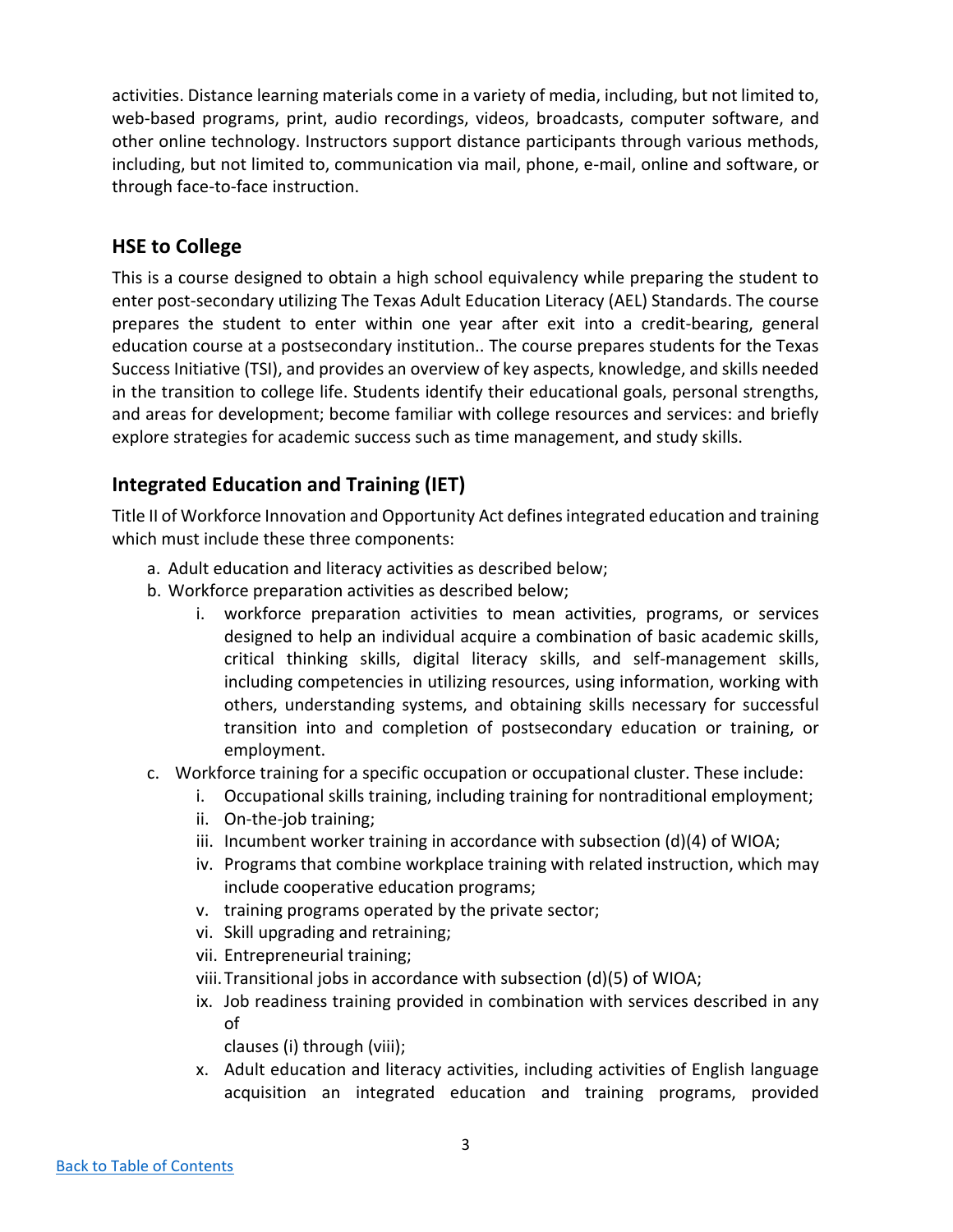concurrently or in combination with services described in any of clauses (i) through (vii); and

xi. Customized training conducted with a commitment by an employer or group of employers to employ an individual upon successful completion of the training.

## <span id="page-6-0"></span>**Integrated EL Civics/Education and Training (IET/ELC)**

AEL grantees must provide Integrated EL Civics services. Integrated EL Civics must:

- a. Include instruction as outlined in the content standards on:
	- i) literacy and ESL; and
	- ii) the rights and responsibilities of citizenship and civic participation;
- b. Be provided in combination with IET, including AEL activities, Workforce Preparation Activities, and Workforce Training.
- c. Be designed to prepare adult ELLs for, and place them in, unsubsidized employment in in-demand industries and occupations that lead to economic self-sufficiency; and
- d. Be integrated with Board and Workforce Solutions Office functions to carry out the activities of the program.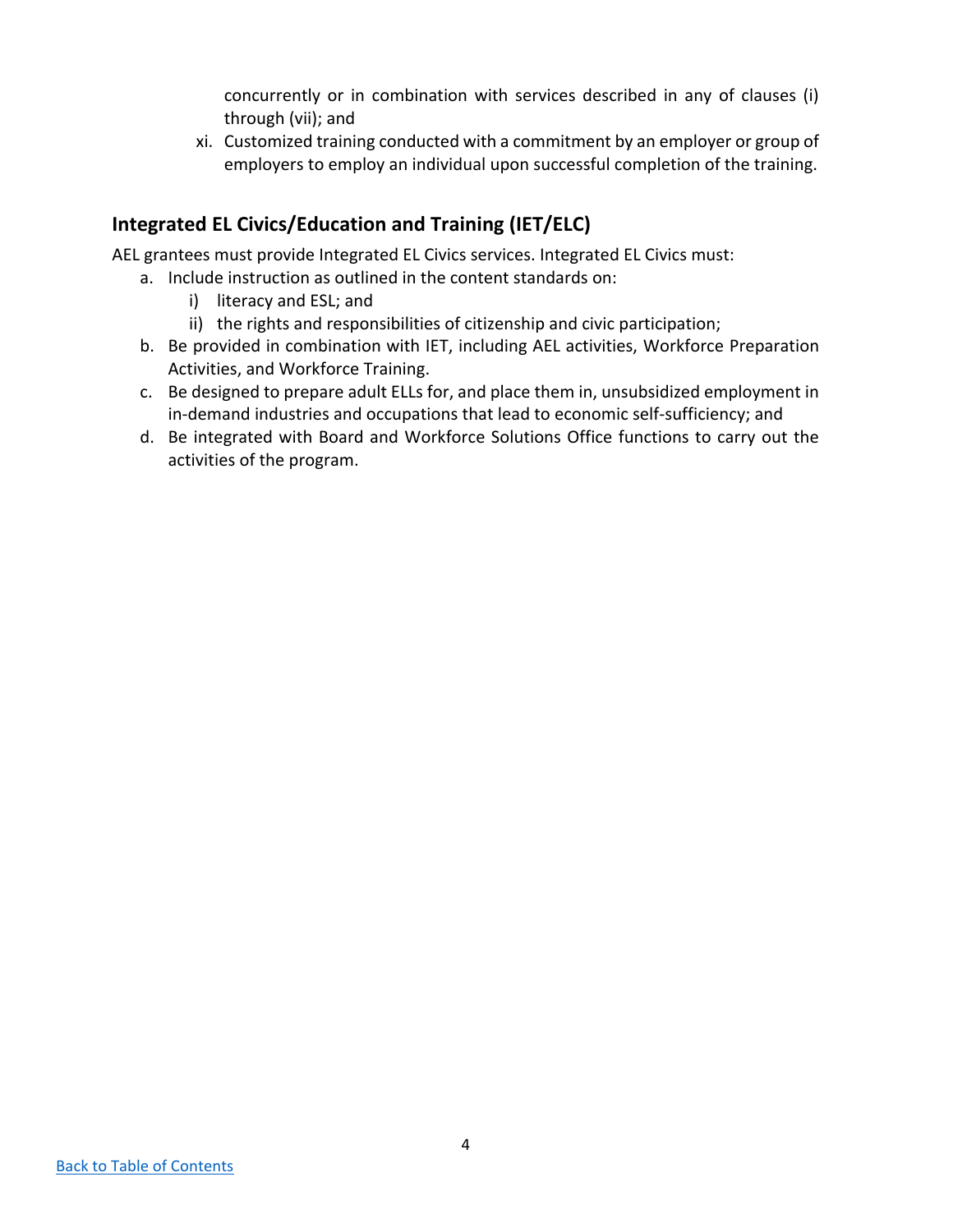# <span id="page-7-0"></span>**Individual Training, Education and Career (ITEC) Plans**

ITEC, as described above, is a plan for the student to meet educational and career goals, designed to promote a discussion and set forth a strategy. The plan delineates short- and long-term goals and their implementation steps.

Texas AEL Guide states it is best for students to begin Career and College Planning at intake or orientation, when initial information on the career objectives of customers is collected and short and long-term goals are established. The development of employment and training awareness, career and college readiness, and transition opportunities are incorporated throughout service delivery.

Orientation staff will assist students to begin their ITEC Plans to identify and prioritize short-term and long-term academic and career goals. The following are examples of ITEC Plan topics to be included at Provider discretion:

- a. Management of home, life, childcare, and transportation needs
- b. Access to AEL services, i.e.; counseling, tutoring, technology, and Distance Learning
- c. Access to support services
- d. Occupational assessment
- e. Establishment of career goals
- f. Access to college and training services
- g. Access to internships and on-the-job training
- h. Job development and employment search

# <span id="page-7-1"></span>**Workforce Preparation Activities**

Workforce Preparation Activities are activities, programs, or services designed to help an individual acquire a combination of basic academic skills, critical thinking skills, digital literacy skills, and selfmanagement skills, including competencies in the following:

- Using resources;
- Using information;
- Working with others;
- Understanding systems;
- Skills necessary for successful transition into and completion of postsecondary education, training, or employment; and
- Other employability skills that increase an individual's preparation for the workforce.

Workforce Preparation Activities may be implemented independent of an IET program in a variety of ways, to support life-long learning, implementation of the Texas AEL Content Standards, successful transition into and completion of postsecondary education and training, and enhancement of employment preparation or advancement, as activities, programs, or services, including as:

- The context for general basic academic skills and English as a second language (ESL) curriculum (for example, an ESL curriculum module on employment norms and expectations in the United states or a high school equivalency curriculum module on preparing for a successful first semester in college); or
- Part of an on-ramp program;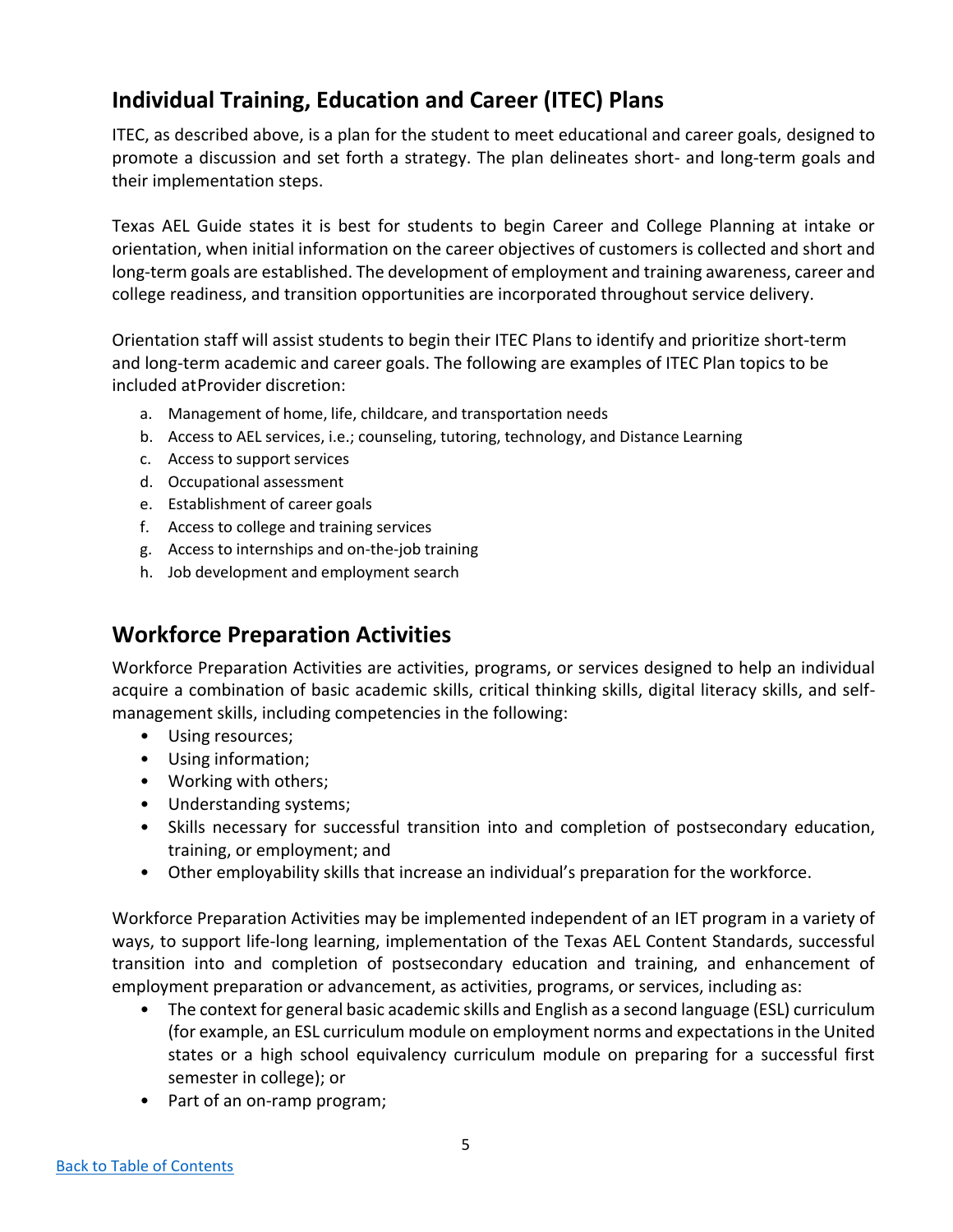# <span id="page-8-0"></span>**Collaborating Organizations**

Ysleta Community Learning Center is the grant recipient for the current Adult Education and Literacy grant. We operate as the Far West Adult Education Consortium (FWAEC), which includes:

#### **San Jacinto Adult Learning Center**

El Paso Independent School District 1216 Olive St. El Paso TX 79901 (915) 230-3200

**Adult Education and Literacy (AEL) Services**: English Classes, English for Foreign Professionals, HSE/GED in Spanish (in combination with English classes) and English, Basic Electrical, Integrated Education and Training in Computer Maintenance and Repair, Welding, Phlebotomy, and Office Administration

### **Socorro Community Education**

Socorro Independent School District 12380 Pine Springs El Paso, TX 79928 (915) 937-1700

**Adult Education and Literacy (AEL) Services**: Citizenship, English Classes, English for Foreign Professionals, HSE/GED in Spanish (in combination with English classes) and English Texas Success Initiative (TSI) Prep, Transition, Integrated Education and Training in Computer Maintenance and Repair, Dental Assistant, and Office Administration

### **Workforce Solutions Borderplex (WSB)**

WSB offers customized workforce preparation workshops including soft-skills topics, resume preparation, interview skills job fairs specific to in-demand occupations, and community services.

[https://www.borderplexjobs.com](https://www.borderplexjobs.com/) 915-887-2600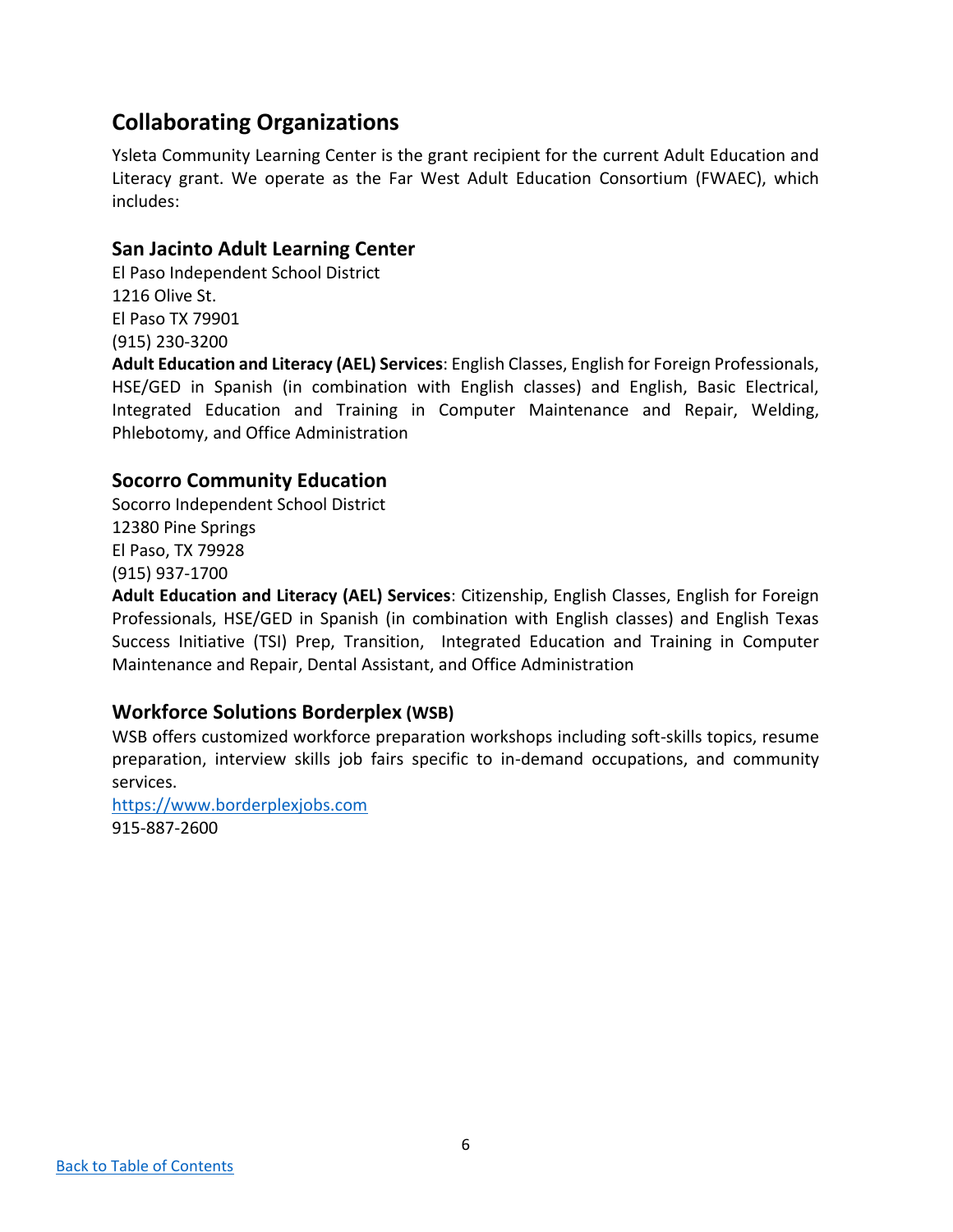# <span id="page-9-0"></span>**Registration Procedures**

Interested students may start the registration process by signing in to our registration portal, [OneFlow.](https://yisd.myoneflow.com/oneflow/rSiteHome.aspx)

After completing the information video and entering their information, a registrar will call the applicant and set an appointment for an interview to determine goals, schedule and classes desired.

### **1**. **Information Session**

This is a brief video overview of our program, its requirements and student expectations. The website will guide students through the initial steps.

### **2. Comprehensive Assessment Interview**

 Registrars will set up a time for students to complete a placement test. Placement tests are currently in person in a YCLC computer lab.

### **3. Testing**

- YCLC uses the Comprehensive Adult Student Assessment Systems (CASAS) exams.
- Student baseline exam results determine class placement, student academic skill level and language proficiency.
- Students who exceed criteria for CASAS testing are assessed through the Tests of Adult Basic Education (TABE).
- Students unable to complete CASAS testing complete the BEST Literacy assessment and BEST Plus oral assessment.

## **4. Attend a mandatory Orientation**

Orientation is part of the entire Comprehensive Assessment process, assessing not only participants' academic skills but also their personal, academic, and employment strengths, as well as possible information, supports, and resources that might facilitate success in meeting their goals and objectives.

# <span id="page-9-1"></span>**Attendance Policy**

Every student must attend at least 90% of class instruction.

If attendance drops below 90%, the teacher will contact the student and notify the program director. If attendance problems persist, the student may be dropped from the program and may not be eligible to re-enroll.

Every student must attend class as scheduled; this means being on time and not leaving early. **Students must attend class as scheduled.**

Every student must sign-in every day, and record the entry time and exit time accurately every day with actual time. Students must document the sign out time at the end of the class.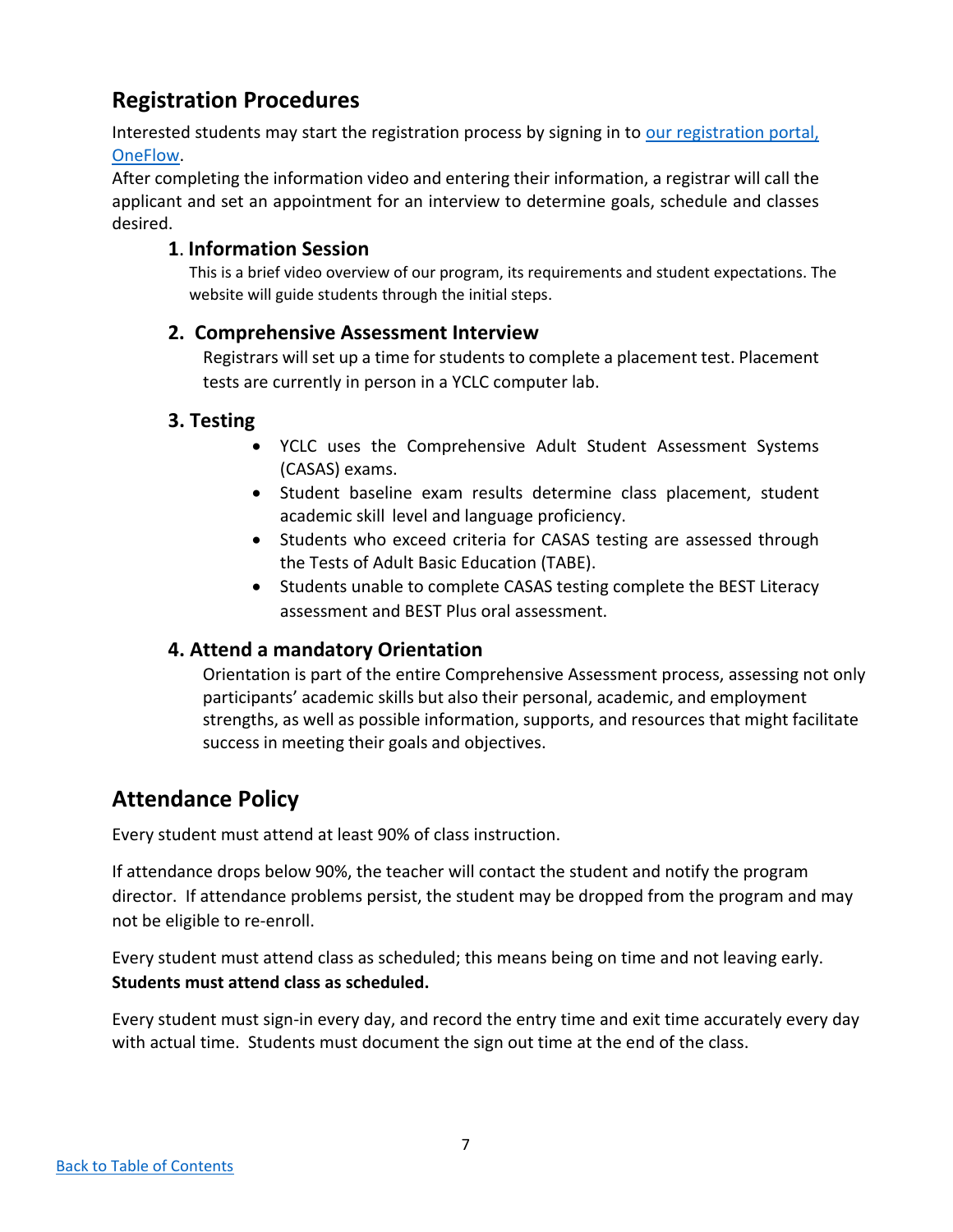# <span id="page-10-0"></span>**Drop/Planned Gap Procedures**

**If teacher requests student removal** from the roster due to attendance issues or other reasons, the teacher will notify the Registrar and the Coordinator of his/her recommendation to make sure staff verifies the reason for the student leaving. Staff will confer with the student to explore alternative instructional plans.

**If the student indicates he/she will drop,** the teacher will notify the Registrar and the Coordinator to make sure staff verifies the reason for the student leaving. In either case, registrar staff will schedule the student for post-testing before he/she leaves.

**If the student is planning to return** to the program after leaving for more than 90 days but less than 180 days, staff will confer with the student and initiate a **Planned Gap**. Registrar staff will explain the benefits of Planned Gap for purposes of returning to YCLC.

## <span id="page-10-1"></span>**Student Rights & Responsibilities**

Ysleta Community Learning Center receives its guidance from the Ysleta Independent School District (YISD) and the Texas Workforce Commission (TWC). Therefore, the same Student Rights and Responsibilities govern Adult Education students as any adult student across the state.

### <span id="page-10-2"></span>**Student Rights**

Ysleta Community Learning Center (YCLC) shall provide a safe and responsive learning environment for all students. YCLC believes that students are adults who are responsible for their own actions and should be free to pursue their educational objectives in an environment that promotes learning and protects the integrity of the academic process and the learning community.

#### <span id="page-10-3"></span>**Student Responsibilities**

YCLC expects each student to:

- 1. Demonstrate courtesy, even when others do not.
- 2. Behave in a responsible manner, always exercising self-discipline.
- 3. Attend all classes, regularly and on time.
- 4. Prepare for each class; take appropriate materials and assignments to class.
- 5. Meet district and campus standards of grooming and dress.
- 6. Obey all campus and classroom rules.
- 7. Respect the rights and privileges of students, teachers, and other district staff.
- 8. Respect the property of others, including district property and facilities.
- 9. Cooperate with and assist the school staff in maintaining safety, order, and discipline.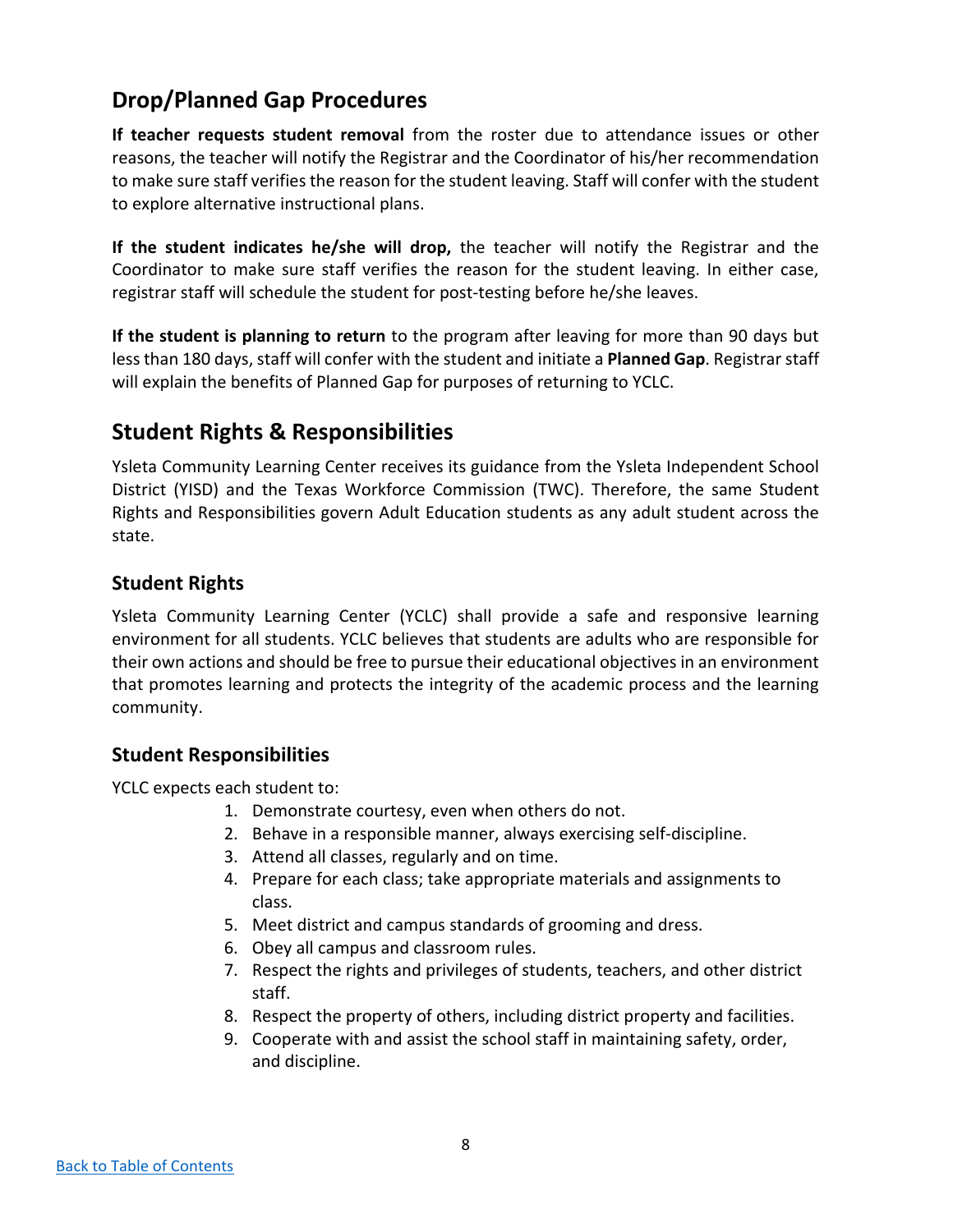## **Equal Opportunity is the Law**

Ysleta Independent School District does not discriminate based on race, color, national origin, religion, sex, disability, genetic information, or age in its programs, activities, or employment. El Distrito escolar de Ysleta no discrimina en base a raza, color, nacionalidad, religión, sexo, discapacidad, la información genética, y/o edad, en sus programas, actividades, o empleo.

# <span id="page-11-0"></span>**Code of Conduct**

## **Cell Phone Use**

The Ysleta Community Learning Center recognizes the use of cellular phones for instruction and learning. Instructors may ask you to use cell phones and electronic devices for class participation. This also includes the use of ear buds or Airpods. If you must use your cell phone for personal calls, please step out of the classroom and keep your call to a minimum. You may not use cell phones during testing.

## **Dress Code**

Students shall be dressed and groomed in a manner that is clean and neat. The Ysleta Community Learning Center prohibits any clothing or grooming that causes disruption of or interference with normal school operations. Clothing should demonstrate respect for oneself and the learning environment.

If the teacher or director determines that a student's clothing violates the dress code, the student may correct the problem. If not corrected, the student will change clothing or dress. If the problem is still not corrected, you may be dropped from the program.

# <span id="page-11-1"></span>**Emergency Procedures**

To call 911 from a YCLC classroom phone, dial 911. Please stay on the line while they ask you for information on where to send emergency personnel. Instructors should post emergency procedures specific to your classroom. Please be aware of the procedures.

In the event of a weather emergency, YISD will use available information to determine whether to cancel classes, have a delayed start, or if classes are in session, be dismissed early. In some instances, bad weather conditions may be sufficient cause to hold students at school. Students may obtain information from the school district's website and through local radio or television stations. YCLC will send out email/text notifications from OneFlow.

## **Equipment Use**

You are responsible for taking care of any equipment, materials, and yourself in the classroom. Please do not eat or drink at the computers. If you have a problem with a computer, tell your instructor. Please do not carry food or drink into computer labs. If you spill something or make a mess, clean it up. Please do not write on the dictionaries or other non-consumable materials.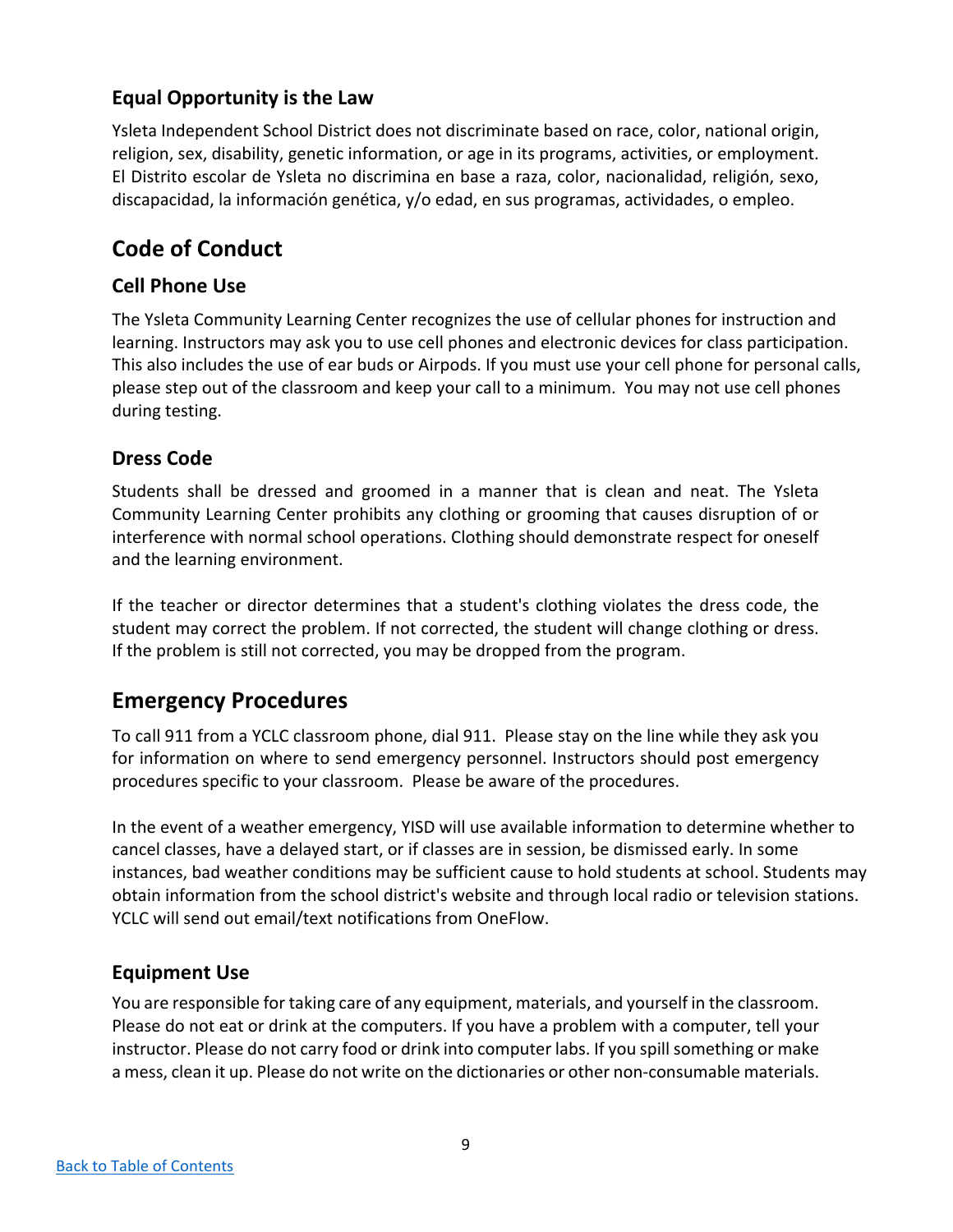If you damage, destroy, lose, sell, or otherwise dispose of YCLC material entrusted to you, you will reimburse the district for the full extent of the damage or loss, and will be subject to dismissal from adult education programs.

### **Health & Hygiene (UPDATE 08/13/2021)**

In light of the local Temporary Restraining Order blocking the Governor's Executive Order and after receiving guidance from our attorneys, the Ysleta Independent School District will now require that all YISD employees, students, parents, and visitors comply with the Local Health Authority mask mandate while at district facilities, so long as such order or similar order is lawfully in effect and enforceable.

In the event you are ill, we encourage you to stay home in order to avoid spreading a communicable disease. Proper hygiene, such as frequent handwashing can prevent the spread of germs.

### **Parties & Celebrations**

YCLC **does not** permit parties or celebrations at any of their sites during class time. This includes social gatherings to celebrate birthdays, holidays, baby showers, etc. Celebrations may occur after the class ends.

### **Scheduling of Breaks**

For classes scheduled for 3 hours or fewer, instructors may schedule a break of 10 minutes. It is encouraged that personal needs such as eating and going to the bathroom be taken on scheduled breaks. **Remember, YCLC strictly prohibits any illegal substance on school property.**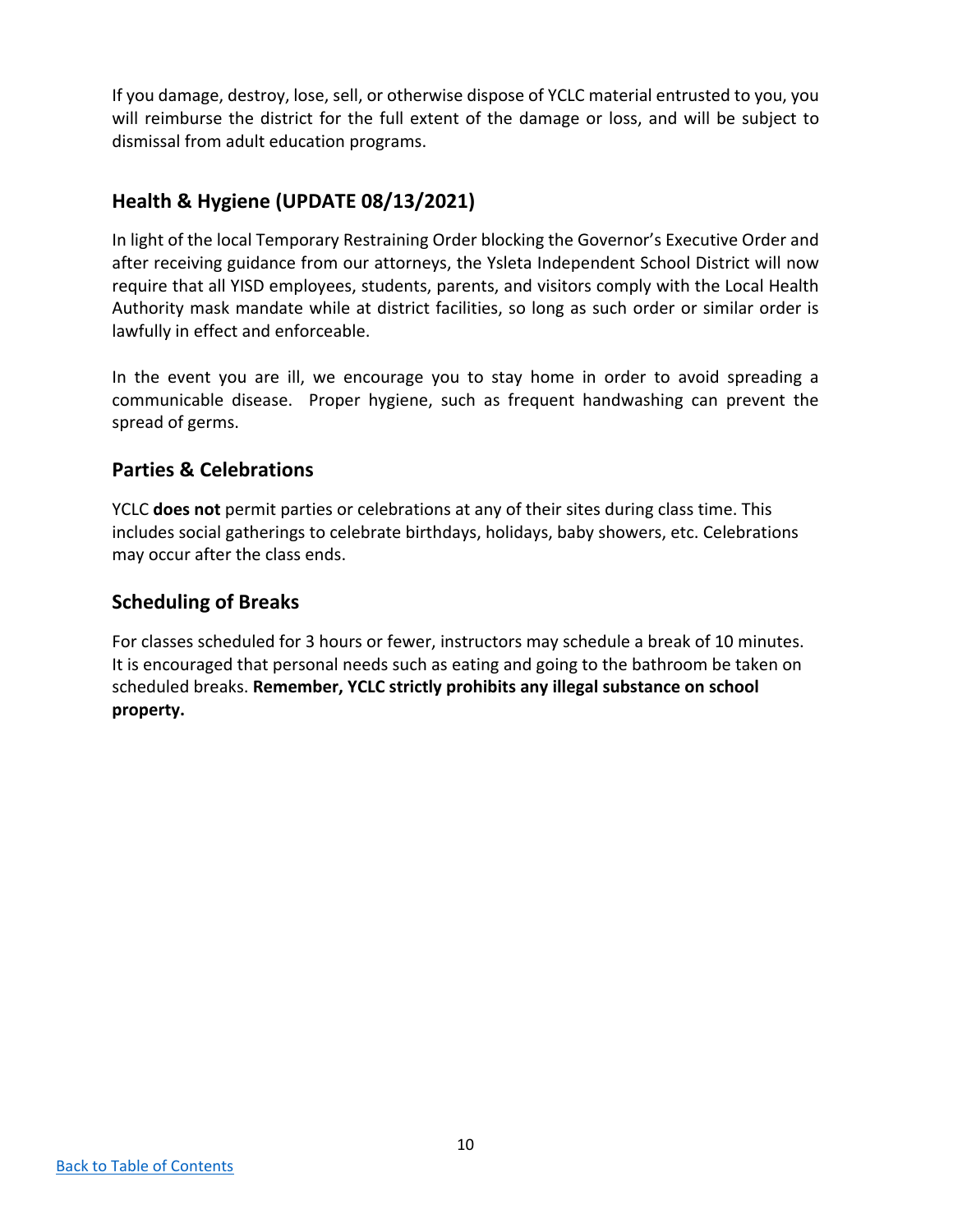# <span id="page-13-0"></span>**Grievances & Complaints**

AEL program participants can start a complaint or grievance with their instructor to resolve any problems. If that is not possible or the issue is not resolved, the participant may request to speak with Mr. Martinez, Director, Ms. Puga, Instructional Specialist, or Ms. Moya, Coordinator.

If the issue is still not resolved, the participant may file a written complaint to:

Louis D. Martinez, Director Ysleta Community Learning Center 121 Padres Dr. El Paso, TX 79907-6223

The complaint should include the issue or problem and the name and contact information of the person filing the complaint. The director will review the complaint and will notify the participant in writing of any decision made with respect to the complaint.

If the complaint is not resolved, the student can file a complaint by writing to:

Texas Workforce Commission c/o AEL 101 E. 15th Street Austin, Texas 78778-0001

### **Discrimination Complaints**

If you think you are subjected to discrimination under an Adult Education and Literacy financially assisted program or activity, you may file a complaint within 180 days from the date of the alleged violation with either the Equal Opportunity Officer for the Ysleta Independent School District, 9600 Sims, El Paso, TX 79925 or the US Department of Education.

If you file your complaint with the Ysleta Independent School District, you must wait either until a written Notice of Final Action is issued or until 90 days have passed (whichever is sooner) before filing with:

The US Department of Education, 400 Maryland Ave SW, LBJ Room 2E-349, Washington, DC 20202-4537